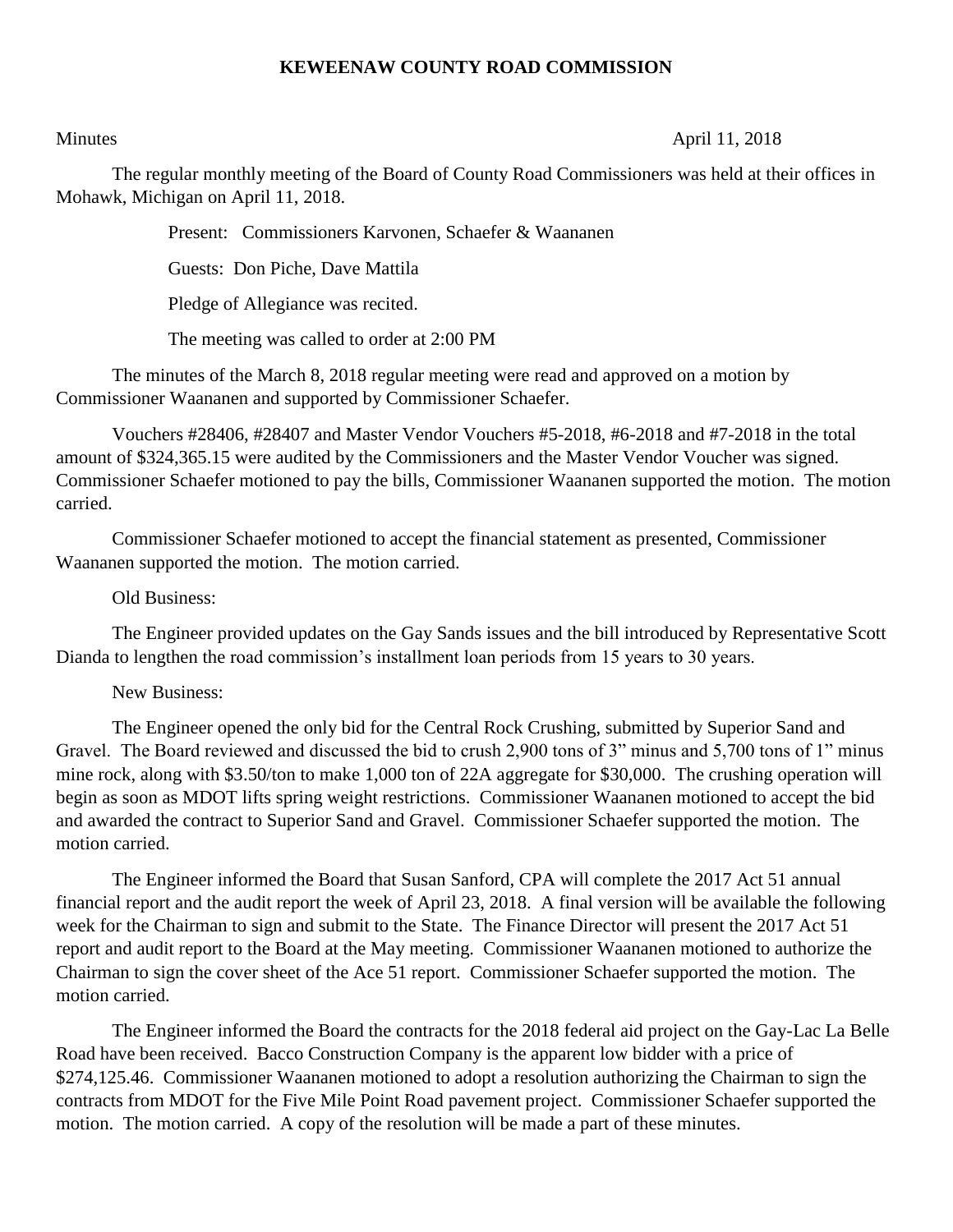The Engineer informed the Board a MERS Health Care Savings Program for the administrative employees needs to be adopted, which will be no cost to the Road Commission. Commissioner Waananen motioned to adopt the plan and authorize the Finance Director to sign the agreement with MERS. Commissioner Schaefer supported the motion. The motion carried.

The Engineer and Board discussed the trailer mounted asphalt recycling hot patching unit demonstrated last week. Commissioner Waananen motioned to accept the price bid by Stepp Manufacturing for the SMMT model for \$40,145.00 Commissioner Schaefer supported the motion. The motion carried.

The Engineer and Board discussed the need for more manpower for the projected workload. Commissioner Waananen motioned to extend the months of employment for Kraig Mahrley from winter only to year round temporary seasonal truck driver. Commissioner Schaefer supported the motion. The motion carried.

The Great Lakes Council meeting is scheduled for Thursday, May 3<sup>rd</sup>, in Baraga. Plans were made to attend.

The Annual Safety Dinner has been set for Thursday, May 10<sup>th</sup>, at the Harbor Haus for 6:00 PM

\_\_\_\_\_\_\_\_\_\_\_\_\_\_\_\_\_\_\_\_\_\_\_\_\_\_\_\_\_\_\_\_\_\_\_\_ \_\_\_\_\_\_\_\_\_\_\_\_\_\_\_\_\_\_\_\_\_\_\_\_\_\_\_\_\_\_\_\_\_\_\_\_\_\_

Other items of routine business were discussed.

The meeting adjourned at 2:45 PM

John Karvonen, Chairman Gregg Patrick, Engineer